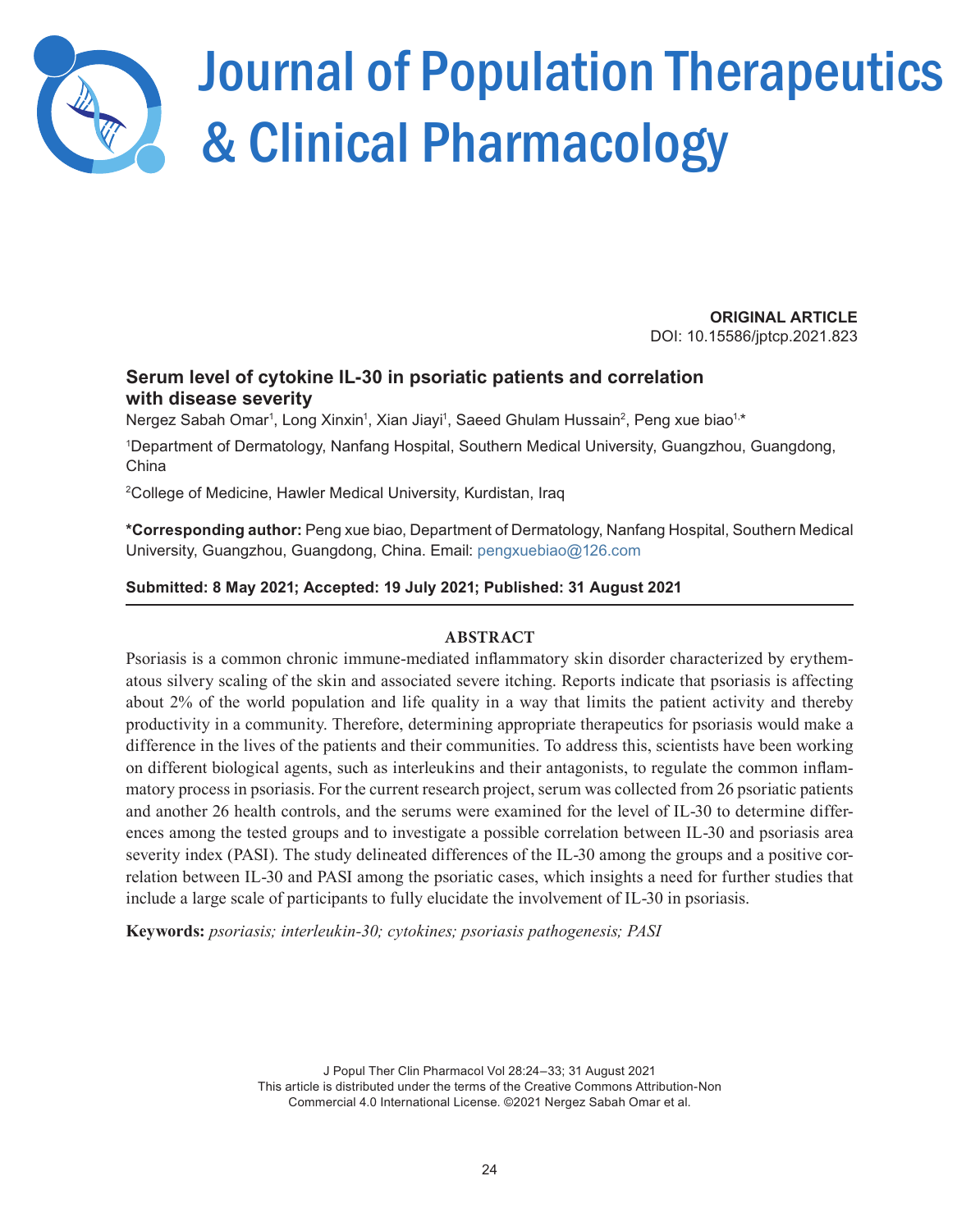#### **INTRODUCTION**

Psoriasis is a common chronic autoimmune and skin inflammation expressed as erythematous-round lesions that occur due to rapid skin cell production and immature skin surface.1,2 Typical psoriatic scales are whitish-silvery and develop in thick-red erythematous. In some instances, these patches get crack and bleed. Physiologically, the skin cell's typical life cycle is 1 month. However, in psoriasis patients, this process may only take place in a couple of days.3 Because of this, skin cells do not have time to fall off, and thus the rapid overproduction leads to the buildup of skin cells.<sup>4</sup>

Psoriasis scales commonly observed on the big joints, such as elbows and knees. Also may develop on the back, hands, feet, neck, scalp, and face whereas rarely occur in the nails, the mouth, and the inguinal genitals.<sup>1,5</sup> It has generally associated with several other conditions that lead to reduced immunity, such as type 2 diabetes, inflammatory bowel, heart disease, psoriatic arthritis, anxiety, and depression.6 Recent studies showed that there is a correlation between chronic skin inflammation and the immune disorders, emotional stress, trauma, infectious agents, and drugs for these activate a complex immunological cascade, leading to skin inflammation and accelerated epidermal and vascular growth.7 Psoriasis is a replacing skin disorder that approximately represents 2% of the population globally, of which 6.7 million are Americans.<sup>8</sup>

Cytokines are small molecular weight proteins that function as immune system regulators via activating immune cells. Therefore, the cytokines evaluation has been of relevance for monitoring immune system responses to different infections or other body abnormalities, including chronic inflammation and autoimmune diseases such as psoriasis. $9-11$ For that matter, several cytokines have been discovered, including interleukin-30 (IL-30) to IL-40.12

Interleukin-30 (IL-30) is a 28 kDa protein.13 IL-30 belongs to the IL-6 cytokine family that appears in four-helix bundle cytokine which associates with Epstein–Barr virus-induced gene 3 (EBI3) to form the IL-27 cytokine.<sup>14</sup> Thus, IL-30 is sometimes called IL27-p28. Therein, IL-30 is mostly produced by immune cells of myeloid origin and malignant cells, such as prostate cancer cells that are mainly common in the prostate cancer microenvironment.<sup>15</sup> Of note, the IL-27-p28/IL-30 complex is thought to be capable of initiating both classic and trans-signaling by binding to either the membrane-bound or soluble forms of IL-6 R alpha, respectively. This capacity to activate both pathways suggests possible wide-range effects of IL-27-p28/ IL-30 on different cell types. Additionally, the signaling of IL-27-p28/IL-30 has been reported along with the affinity for a homodimer signaling receptor subunit 130 kDa glycoprotein (gp 130).<sup>15,16</sup>

IL-30 independently plays a major role in the development and progression of autoimmune diseases, apparently psoriasis, via controlling both Th1 and Th17.<sup>17</sup> Moreover, another reported study remarked that the measurement of serum cytokines in psoriasis may allow for better understanding and prediction of the disease pathology.18 These underlays for the possibility that the evaluation of psoriatic patients' serum IL-30 might be useful for monitoring the psoriasis pathological prognosis. This study, therefore, aimed to measure the IL-30 levels in psoriatic patient's serum and to correlate the parameter with the severity of the disease.

#### **MATERIALS AND METHODS**

Twenty-six patients with a previously confirmed diagnosis of various degrees of plaquetype psoriasis severity, were enrolled in this study. Besides, other 26 age- and sex-matched healthy, non-psoriatic volunteers with no family history of psoriasis were chosen as controls. For measuring serum interleukin-30, venous blood was drawn from patients admitted to the dermatology inpatient and outpatient departments of Nanfang Hospital, Guangzhou, China.

J Popul Ther Clin Pharmacol Vol 28:24–33; 31 August 2021

This article is distributed under the terms of the Creative Commons Attribution-Non Commercial 4.0 International License. ©2021 Nergez Sabah Omar et al.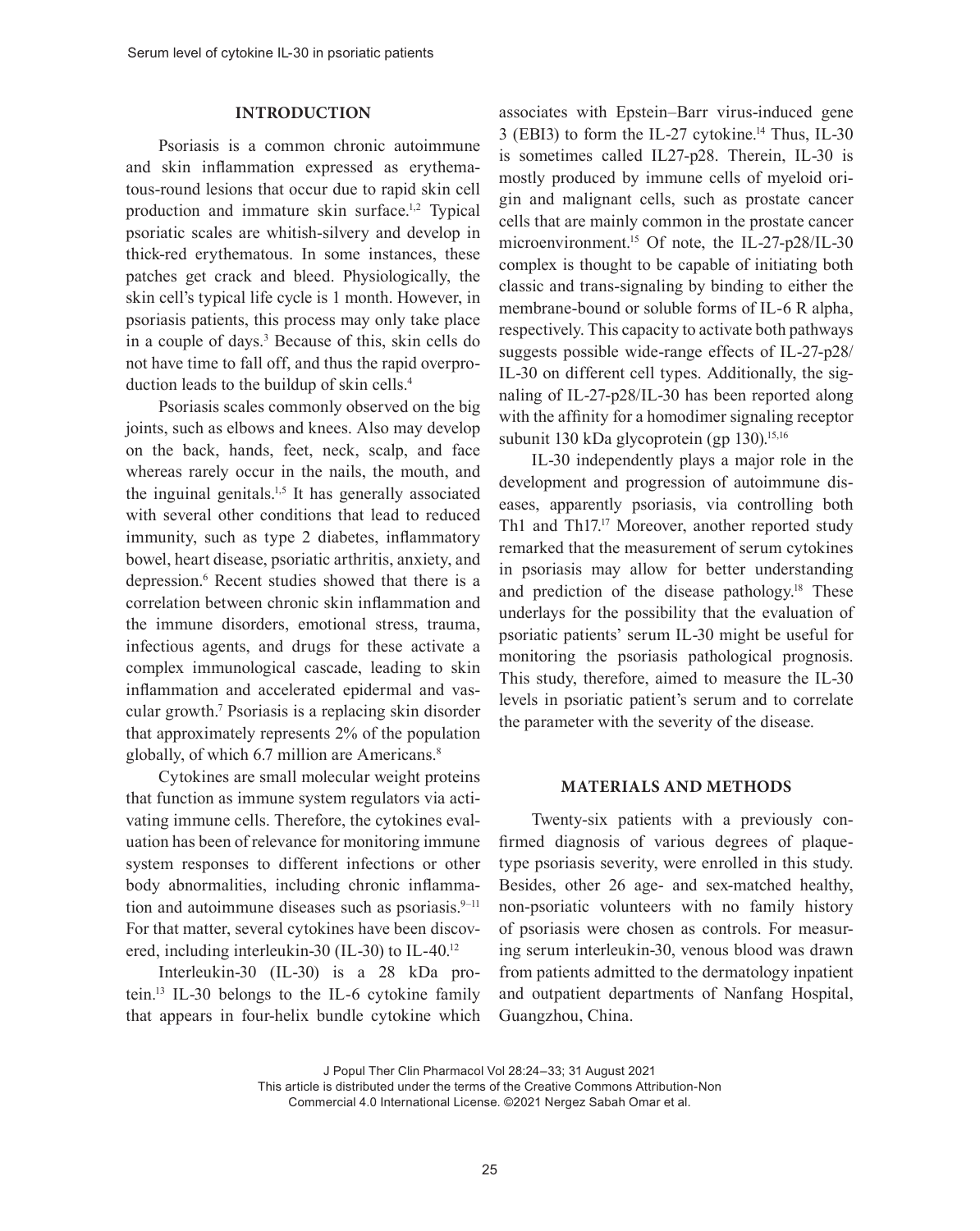Exclusion criteria were patients on systemic immunosuppressant, such as methotrexate, systemic steroids, and other drugs, besides patients of any kind of cancer or a systemic- or dermatological-disease which might compromise the immune system were not included in the study. The psoriatic patients of the study were divided into three groups according to their PASI score as mild (PASI <10), moderate (PASI 10–29), and severe (PASI >30). Signed informed consent was obtained from all participant patients and volunteers.

Whole venous blood was obtained from all participants of the study and their serum was separated by centrifugation, which was then frozen at –80°C until the time of examination. The serum IL-30 was examined by the enzyme-linked immunosorbent assay (ELISA) kit for human IL-30, which was purchased from Elabscience, Human IL-30 Elisa kit (Wuhan, China), and all steps were duplicated according to the manufacturer's manual.

Data were analyzed by statistical package for social sciences (SPSS) version 22 (SPSS Inc., Chicago, IL, USA) and Prism software (GraphPad 8 software, San Diego, CA, USA) and expressed as mean  $\pm$  standard deviation. The comparison between two means was performed by student's T-test, more than two means were compared by

one-way analysis of variance (ANOVA) test, and the not normally distributed data were analyzed by Mann–Whitney and Kruskal–Wallis tests. P-value < 0.05 was regarded as statistically significant.

#### **RESULTS**

Twenty-six patients having psoriasis alongside another 26 healthy controls were included in the study. The mean age  $\pm$  SD of the cases was 45.5  $\pm$ 12.8 years, whereas that of the controls was  $40.1 \pm$ 16.2 years ( $P = 0.188$ ) as presented in Table 1, which also shows that the highest proportion of the participants (44.2%) were aged less than 40 years. No significant difference was detected between the two groups regarding the age distribution ( $P = 0.656$ ). More than two-third (69.2%) of the psoriasis cases were males compared with 46.2% of the control group ( $P = 0.092$ ). The statistical analysis of IL-30 among cases (111.96) and controls (33.76), presented in Table 2 and Figure 1A, show significant differences in the mean of IL-30 among the groups. Moreover, data in Table 3, show that the mean rank of IL-30 in the serum of cases (890) was significantly ( $P < 0.001$ ) higher than that of controls (488). However, no significant differences in the mean rank of IL-30 were determined among the age groups

|                 | <b>Psoriasis</b> |              | <b>Control</b> |              | <b>Total</b> |         | $\mathbf{P}$ |
|-----------------|------------------|--------------|----------------|--------------|--------------|---------|--------------|
|                 | No.              | $(\%)$       | No.            | (%)          | No.          | $(\%)$  |              |
| Age (years)     |                  |              |                |              |              |         |              |
| $<$ 40          | 10               | (38.5)       | 13             | (50.0)       | 23           | (44.2)  |              |
| $40 - 49$       | 6                | (23.1)       | 4              | (15.4)       | 10           | (19.2)  |              |
| $\geq 50$       | 10               | (38.5)       | 9              | (34.6)       | 19           | (36.5)  | $0.656*$     |
| Mean $(\pm SD)$ | 45.5             | $(\pm 12.8)$ | 40.1           | $(\pm 16.2)$ |              |         | 0.188†       |
| <b>Gender</b>   |                  |              |                |              |              |         |              |
| Male            | 18               | (69.2)       | 12             | (46.2)       | 30           | (57.7)  |              |
| Female          | 8                | (30.8)       | 14             | (53.8)       | 22           | (42.3)  | $0.092*$     |
| Total           | 26               | (100.0)      | 26             | (100.0)      | 52           | (100.0) |              |

**TABLE 1.** Age and gender distribution of the psoriatic patients and control groups.

*†By T-test for two independent samples. \*By Chi-square test.*

J Popul Ther Clin Pharmacol Vol 28:24–33; 31 August 2021

This article is distributed under the terms of the Creative Commons Attribution-Non Commercial 4.0 International License. ©2021 Nergez Sabah Omar et al.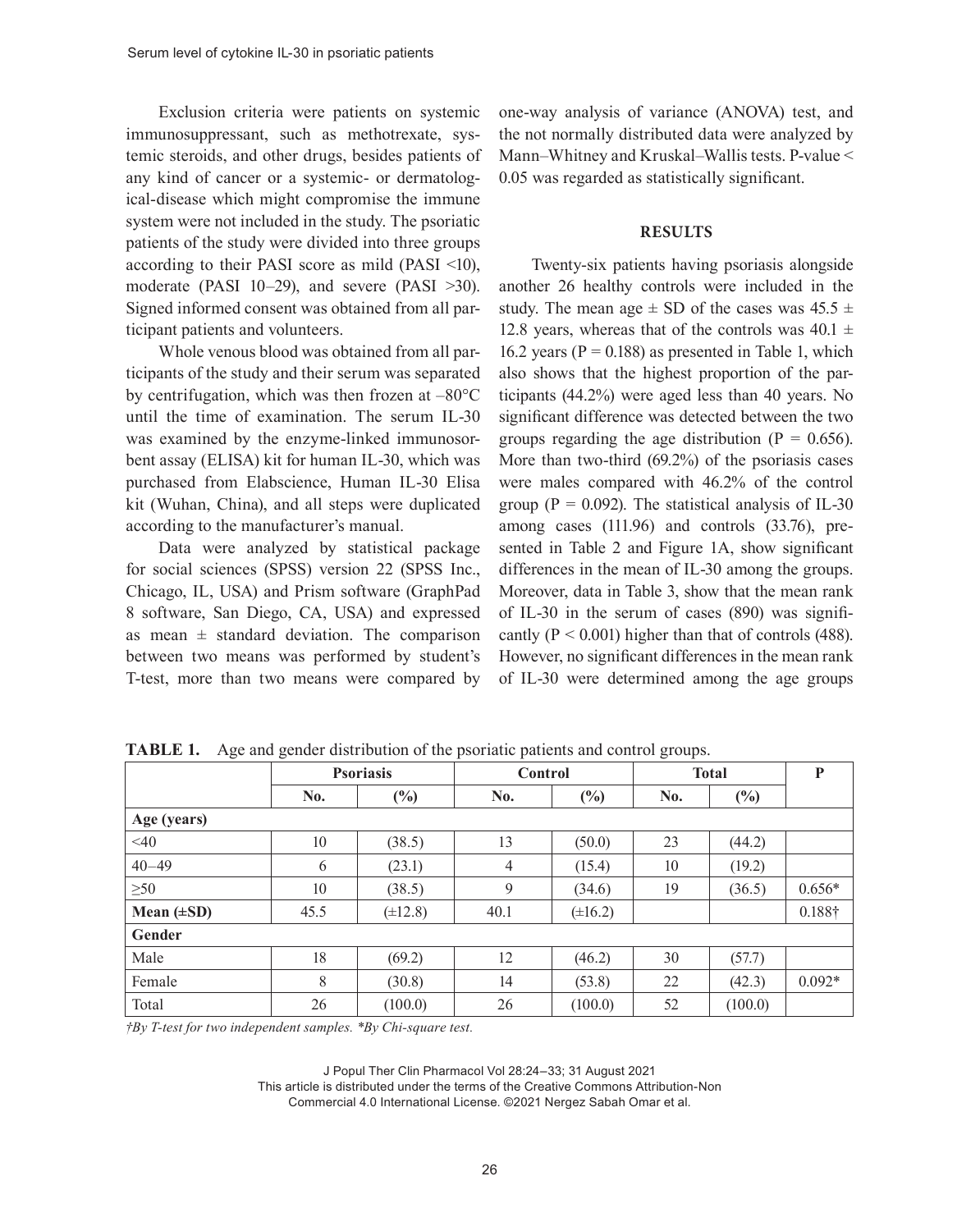| .<br>.           |       |                |        |                |                |  |
|------------------|-------|----------------|--------|----------------|----------------|--|
|                  | Mean  | $(\pm SD)$     | Median | <b>Minimum</b> | <b>Maximum</b> |  |
| <b>Psoriasis</b> | 11.96 | $(\pm 149.66)$ | 43.38  | 8.06           | 638.59         |  |
| Control          | 33.76 | $(\pm 56.48)$  | 6.50   | 1.20           | 179.93         |  |

**TABLE 2.** Descriptive statistics of IL-30 in the psoriatic patients and control groups.

**TABLE 3.** Mann–Whitney test results comparing the mean rank of IL-30 of the psoriatic patients and control groups.

| Group            |    | Mean IL-30 | $(\pm SD)$     | <b>Mean rank</b> | $\mathbf{p}$ * |
|------------------|----|------------|----------------|------------------|----------------|
| <b>Psoriasis</b> | 26 | 11.96      | $(\pm 149.66)$ | 890.00           | < 0.001        |
| <b>Control</b>   | 26 | 33.76      | $(\pm 56.48)$  | 488.00           |                |

*\*By Mann–Whitney test.*

**TABLE 4.** IL-30 means by age and gender in the psoriatic patients and control groups.

|                  | N              | Mean IL-30 | $(\pm SD)$     | <b>Mean rank</b> | $P^*$ |
|------------------|----------------|------------|----------------|------------------|-------|
| <b>Psoriasis</b> |                |            |                |                  |       |
| Age (years)      |                |            |                |                  |       |
| $<$ 40           | 10             | 72.94      | $(\pm 97.41)$  | 12.40            | 0.467 |
| $40 - 49$        | 6              | 104.73     | $(\pm 135.19)$ | 11.50            |       |
| $\geq 50$        | 10             | 155.32     | $(\pm 196.87)$ | 15.80            |       |
| Gender           |                |            |                |                  |       |
| Male             | 18             | 106.65     | $(\pm 159.96)$ | 12.72            | 0.437 |
| Female           | 8              | 123.90     | $(\pm 132.70)$ | 15.25            |       |
| Control          |                |            |                |                  |       |
| Age (years)      |                |            |                |                  |       |
| $<$ 40           | 13             | 40.77      | $(\pm 63.93)$  | 14.54            | 0.720 |
| $40 - 49$        | $\overline{4}$ | 6.06       | $(\pm 3.72)$   | 11.13            |       |
| $\geq 50$        | 9              | 35.95      | $(\pm 57.99)$  | 13.06            |       |
| Gender           |                |            |                |                  |       |
| Male             | 12             | 29.30      | $(\pm 51.95)$  | 13.75            | 0.877 |
| Female           | 14             | 37.59      | $(\pm 61.78)$  | 13.29            |       |

*\*By Kruskal–Wallis test.*

(Table 4) of the cases ( $P = 0.467$ ) and controls ( $P =$ 0.720). Additionally, a comparison of the mean rank of IL-30 among genders, presented in the same table (Table 4), also revealed no significant differences in both the case ( $P = 0.437$ ) and control ( $P = 0.877$ ) groups.

As for the IL-30 and PASI scores correlational statistics, a weak non-significant positive correlation was detected among psoriasis cases (rho  $= 0.174$ ,  $P = 0.377$ ) as presented in Figure 1B. Moreover, a comparison of the three categories of psoriasis (mild, moderate, and severe (Figure 1C)) concerning the mean rank of IL-30, shown in Table 5 and Figure S1, also revealed a non-significant difference  $(P = 0.993)$ . Table 5 further demonstrates that there was no significant association between the psoriatic

J Popul Ther Clin Pharmacol Vol 28:24–33; 31 August 2021

This article is distributed under the terms of the Creative Commons Attribution-Non

Commercial 4.0 International License. ©2021 Nergez Sabah Omar et al.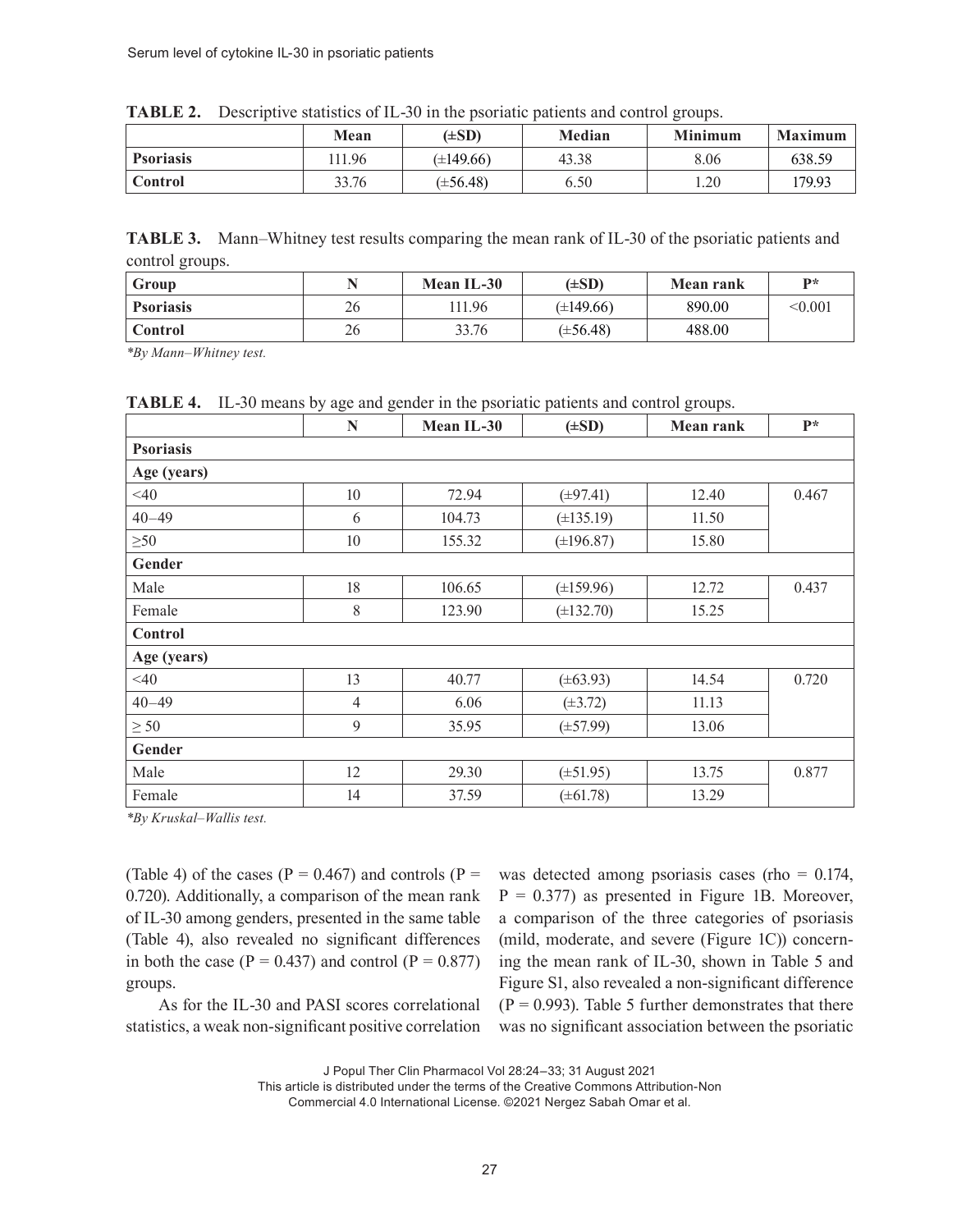

**FIGURE 1.** IL-30 attributes in psoriasis. (A) A comparison of the serum IL-30 levels of the psoriatic patients and control groups. (B) Correlation between IL-30 and PASI score among the psoriatic patients. (C) Representative images of the study participants that represent the three categories of psoriasis according to their PASI score as mild (PASI < 10), moderate (PASI 10–29), and severe (PASI > 30).

**TABLE 5.** Comparison of means and mean ranks of IL-30 with the severity-, duration-, and age-at diagnosis of psoriasis as assessed by PASI score.

| <b>Characteristics of psoriasis</b> | N  | Mean IL-30 | $(\pm SD)$     | <b>Mean Rank</b> | ${\bf P}$         |
|-------------------------------------|----|------------|----------------|------------------|-------------------|
| <b>Severity</b>                     |    |            |                |                  |                   |
| Mild                                | 14 | 121.23     | $(\pm 183.87)$ | 13.43            | $0.993*$          |
| Moderate                            | 3  | 91.27      | $(\pm 101.24)$ | 14.00            |                   |
| Severe                              | 9  | 104.43     | $(\pm 110.07)$ | 13.44            |                   |
| <b>Duration</b> (years)             |    |            |                |                  |                   |
| <10                                 | 14 | 86.96      | $(\pm 113.82)$ | 12.07            | $0.304^{\dagger}$ |
| $\geq 10$                           | 12 | 141.12     | $(\pm 184.03)$ | 15.17            |                   |
| Age at diagnosis                    |    |            |                |                  |                   |
| $<$ 40                              | 17 | 106.74     | $(\pm 170.96)$ | 12.00            | $0.169^{\dagger}$ |
| $\geq 40$                           | 9  | 121.80     | $(\pm 106.55)$ | 16.33            |                   |
| Total                               | 26 | 111.96     | $(\pm 149.66)$ |                  |                   |

*\*By Kruskal–Wallis test. † By Mann–Whitney test.*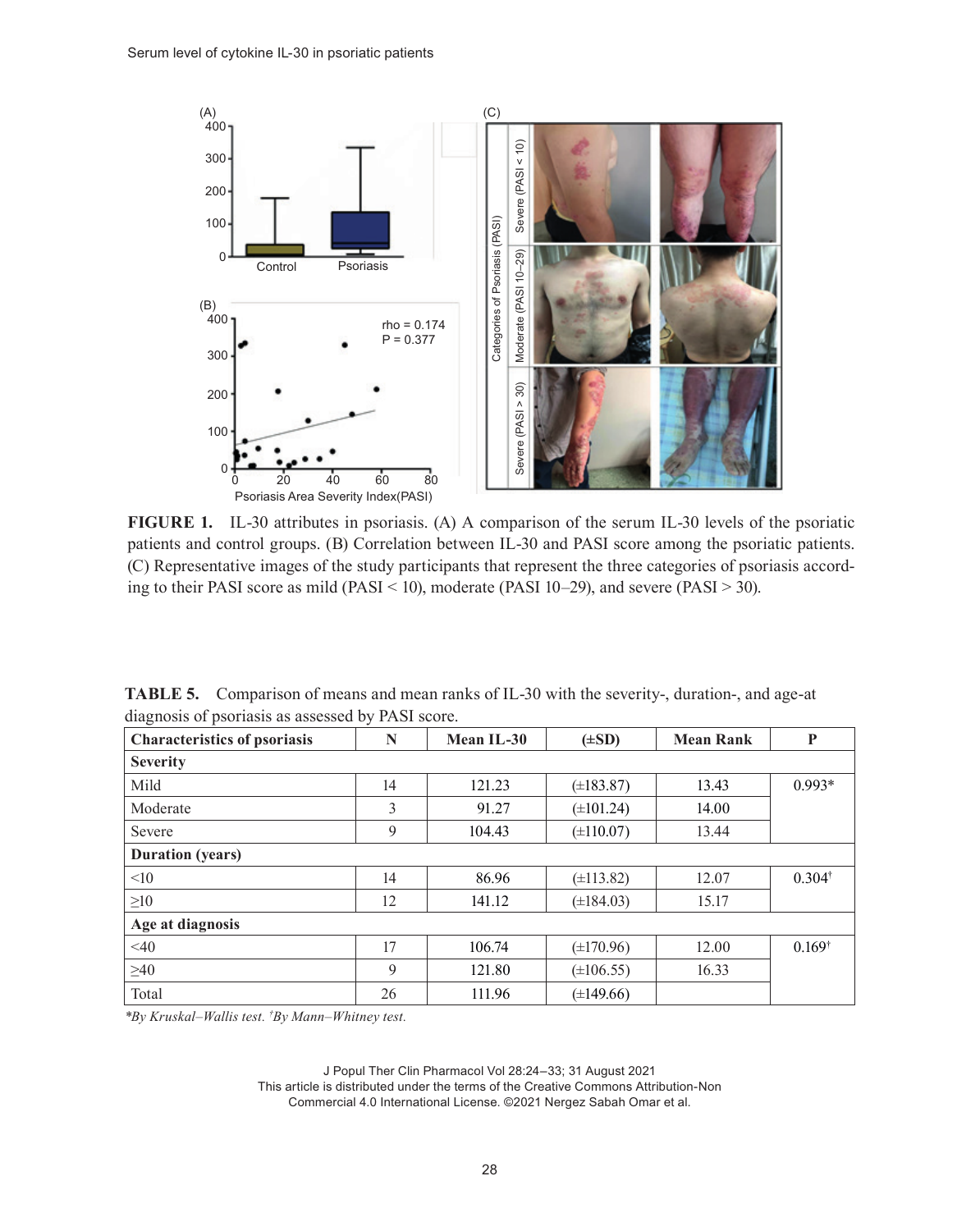

**FIGURE 2.** Contribution of gender, age at diagnosis, and duration of the disease to serum IL-30 in psoriasis. (A) The predominance of male psoriatic patients to females. No significant differences ( $P > 0.05$ ) were observed in the psoriatic patients' mean rank of serum IL-30 to their age at diagnosis (B) and duration of disease (C).

patients' mean ranks of IL-30 and the duration of their psoriasis ( $P = 0.304$ , Figure 2B) or their age at diagnosis ( $P = 0.169$ , Figure 2C).

#### **DISCUSSION**

Psoriasis is a common chronic immune-mediated inflammatory skin disorder characterized by erythematous silvery scaling of the skin and associated severe itching. Reports indicate that psoriasis is affecting about 2% of the world population's life quality in a way that limits the patient activity and thereby productivity in a community.8,19 With the advancement of knowledge in psoriasis, the study of the possible attribution of cytokines in the pathogenesis of psoriasis has been of relevant. To this end, several studies have reported on the association of psoriasis with overexpression of various serum cytokines levels, such as IL-6, IL-8, IL-12, IL-17, IL-18, and IL-23.18,20–22

However, as evidenced via a PubMed search engine, there is no reported study of the serum levels of IL-30 in psoriasis to-date. To address this knowledge gap, the current study was undertaken in psoriatic patients and controls demographic and clinical laboratory characteristics, which

interestingly revealed the possible attributions of IL-30 in psoriasis. IL-30 has been reported as an independent cytokine produced by immune cells of myeloid origin that mediates antineoplastic effects in several tumor models, $23,24$  presumably including psoriasis. The statistical analysis of the study determined that compared to those of controls, the psoriatic patient's serum IL-30 level was significantly higher. Moreover, findings of the study suggest that there exists a positive correlation of the serum levels of IL-30 with the severity of psoriasis, although not significant, as ascertained with PASI. Despite the PASI limitations, including having a non-linear scale<sup>25,26</sup> and a lack of sensitivity,<sup>27</sup> the PASI score has been the most commonly recommended clinical research measure of psoriasis clinical severity.27 Of note, consistent with the results of previously reported studies on cytokines in psoriasis.20,22 the present study data showed that the serum level of IL-30 has no association with age or gender ( $P >$ 0.05). As with their age and gender, the age at diagnosis and duration of the disease of the undertaken psoriatic patients of this study were determined not to have a significant association to the mean ranks of their serum IL-30. These non-significant associations of the mean rank of the psoriatic patient's

J Popul Ther Clin Pharmacol Vol 28:24–33; 31 August 2021

This article is distributed under the terms of the Creative Commons Attribution-Non

Commercial 4.0 International License. ©2021 Nergez Sabah Omar et al.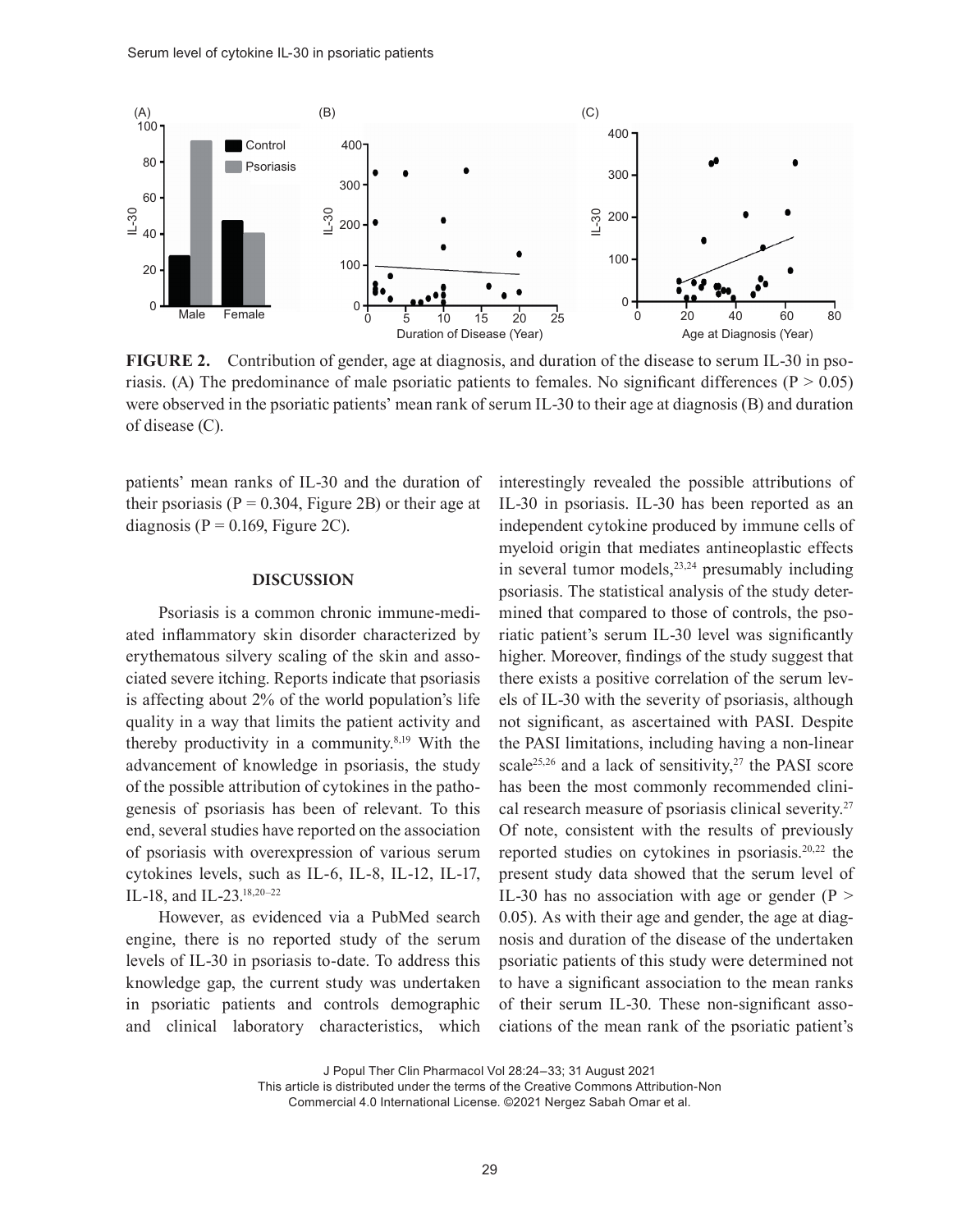serum IL-30 to their age at diagnosis and duration of their psoriatic disease are coherent to the findings of reported studies on the association of related cytokines with psoriasis.<sup>22,28</sup>

In the literature, several studies have reported a uniform incidence of psoriasis in males and females.29 However, the current study data shows a predominance of male psoriatic patients, consistent with the findings of Fernandez-Armenteros et al.,<sup>30</sup> while others reported the prevalence in females.<sup>31</sup> The reported studies of psoriasis with female predominance argue the possible contribution of gender to quality of life association for women are more concerned about their health and treatment than men.32 Nevertheless, the limited available data and the population awareness of psoriasis may have contributed to selection bias. Additionally, unlike the findings of several reported studies that have reported age and sex as among the most contributing factors towards the severity of psoriasis,  $33,34$  the current study results suggest no significant differences in the psoriatic patients mean rank of serum IL-30 to their age or gender.

Recent insights into cytokines have enabled a better understanding of the psoriasis pathophysiology,35 however, the pathogenesis mechanisms that lead to the disease are extremely complex.<sup>36</sup> Notably, the hyper-proliferation and abnormal differentiation of keratinocytes in psoriasis have been subjected to impaired T-lymphocytes.<sup>37</sup> Consistently, several inflammatory cytokines that elevate in serum concentrations during psoriasis have been shown to correlate with the disease severity. Thus, determining the specific or combined cytokine that plays the main role in the psoriasis pathogenesis can revolutionize the diagnosis and treatment of psoriasis. The effect of the IL-30 in psoriasis lesions is yet to be fully elucidated, following further in vitro and in vivo studies; however, the current study findings suggest a significantly increased difference in the cases where serum IL-30 level compared to the controls and a positive correlation of the IL-30 level with PASI. These findings insights that the downregulation of IL-30 expression may attenuate the abnormal keratinocyte proliferation and other related features that are common during the biological processes of psoriasis.

Overall, consistent with the theoretical features of psoriasis, the current study results demonstrate the involvement of IL-30 in the proliferation of epidermal cells during psoriasis, which further confirms that psoriasis represents an immune-mediated systemic disease. However, the origin of IL-30 in the serum and whether the changes in the serum IL-30 level in psoriatic patients are a cause or a consequence of the disease are still unclear.

#### **CONCLUSIONS**

The findings of the current study substantiate previously reported studies on the involvement of certain cytokines in the pathogenesis of psoriasis.18,20–22 These cytokines involved in the interaction of keratinocytes with T-lymphocytes may contribute to the pathogenesis of psoriasis. However, the cytokines production process and their biological properties during psoriasis remain unknown. This study for the first time reports on the serum levels of IL-30 in psoriatic patients, that may enhance early diagnosis and comprehensive management of patients with the disease. Further in vitro and in vivo studies would be beneficial to fully elucidate the attributions of IL-30 in the pathogenesis of psoriasis.

#### **REFERENCES**

- 1. Boehncke WH, Schon MP. Psoriasis. Lancet. 2015;386(9997):983–94.
- 2. Xu X, Zhang HY. The immunogenetics of psoriasis and implications for drug repositioning. Int J Mol Sci. 2017;18(12):2650.
- 3. Hwang ST, Nijsten T, Elder JT. Recent highlights in psoriasis research. J Invest Dermatol. 2017;137(3): 550–6.
- 4. Takahashi H, et al., Serum cytokines and growth factor levels in Japanese patients with psoriasis. Clin Exp Dermatol. 2010;35(6):645–9.

J Popul Ther Clin Pharmacol Vol 28:24–33; 31 August 2021

This article is distributed under the terms of the Creative Commons Attribution-Non Commercial 4.0 International License. ©2021 Nergez Sabah Omar et al.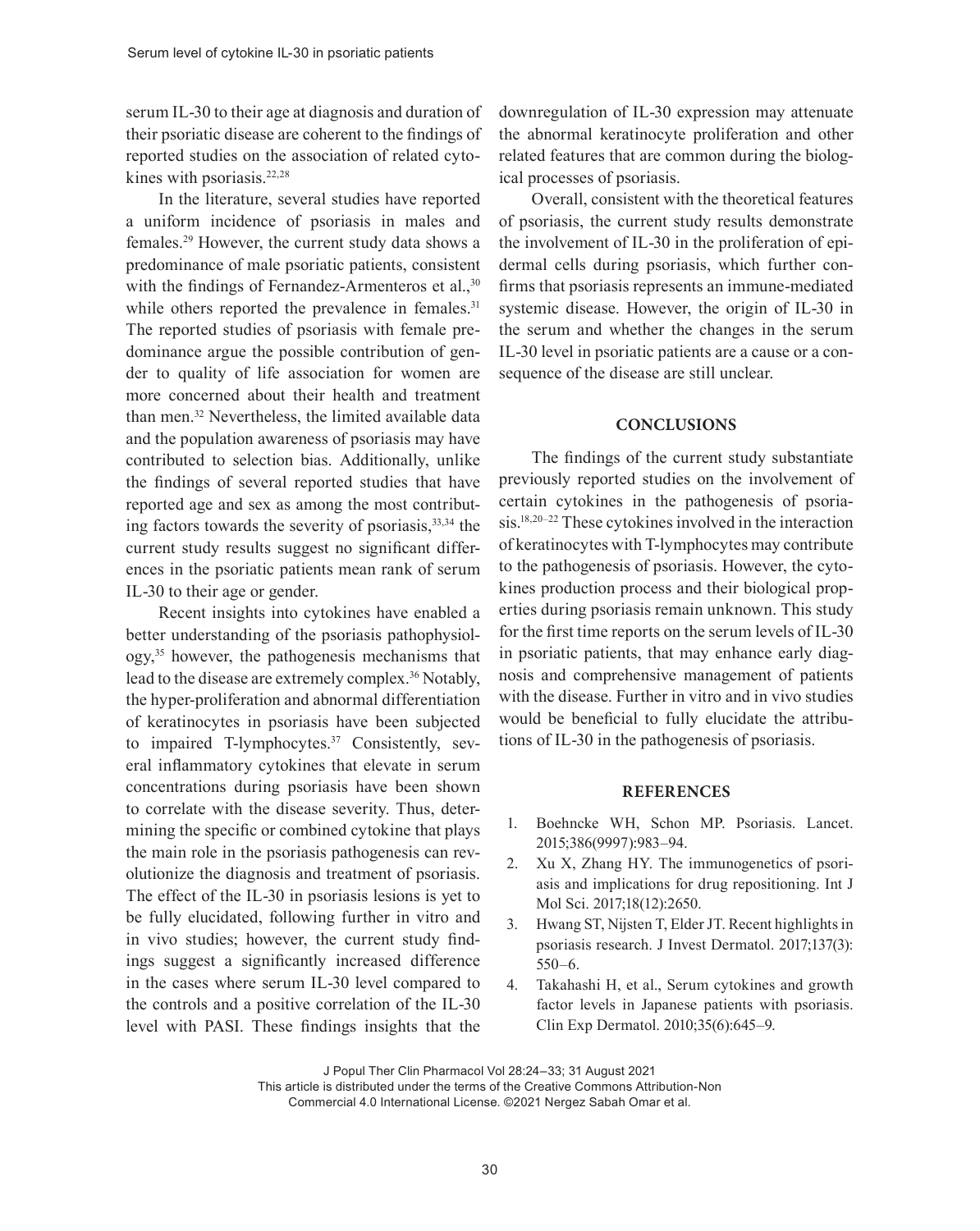- 5. Golinska J, Sar-Pomian M, Rudnicka L. Dermoscopic features of psoriasis of the skin, scalp and nails – A systematic review. J Eur Acad Dermatol Venereol. 2019;33(4):648–60.
- 6. Yeung H, et al. Psoriasis severity and the prevalence of major medical comorbidity: A population-based study. JAMA Dermatol. 2013;149(10):1173–9.
- 7. Ayala-Fontanez N, Soler DC, Mccormick TS. Current knowledge on psoriasis and autoimmune diseases. Psoriasis (Auckl). 2016;6:7–32.
- 8. Feldman SR, et al. The challenge of managing psoriasis: unmet medical needs and stakeholder perspectives. Am Health Drug Benefits. 2016;9(9):504–13.
- 9. Coondoo A. Cytokines in dermatology A basic overview. Indian J Dermatol. 2011;56(4):368–74.
- 10. Kouris A, et al. Proinflammatory cytokine responses in patients with psoriasis. Eur Cytokine Netw. 2014;25(4):63–8.
- 11. Krause ML, et al. Assessing immune function by profiling cytokine release from stimulated blood leukocytes and the risk of infection in rheumatoid arthritis. Clin Immunol. 2011;141(1):67–72.
- 12. Catalan-Dibene J, Mcintyre LL, Zlotnik A. Interleukin 30 to interleukin 40. J Interferon Cytokine Res. 2018;38(10):423–39.
- 13. Di Carlo E. Decoding the role of interleukin-30 in the crosstalk between cancer and myeloid cells. Cells. 2020;9(3):615.
- 14. Petes C, et al. Interleukin (IL)-6 inhibits IL-27- and IL-30-mediated inflammatory responses in human monocytes. Front Immunol. 2018;9:256.
- 15. Stumhofer JS, et al. A Role for IL-27p28 as an antagonist of Gp130-mediated signaling. Nat Immunol. 2010;11(12):1119–26.
- 16. Baran P, et al. Minimal interleukin 6 (IL-6) receptor stalk composition for IL-6 receptor shedding and IL-6 classic signaling. J Biol Chem. 2013;288(21):14756–68.
- 17. Zhang J, et al. Soluble expression and purification of the functional interleukin-30 protein in Escherichia Coli. Prep Biochem Biotechnol. 2016;46(6):539–45.
- 18. Abdel-Hamid MF, et al. Serum levels of interleukin-8, tumor necrosis factor-alpha and gamma-interferon in Egyptian psoriatic patients and

correlation with disease severity. J Dermatol. 2011;38(5):442–6.

- 19. Salman A, et al. Impact of psoriasis in the quality of life of children, adolescents and their families: A cross-sectional study. An Bras Dermatol. 2018;93(6):819–23.
- 20. Arican O, et al. Serum levels of TNF-Alpha, IFN-Gamma, IL-6, IL-8, IL-12, IL-17, and IL-18 in patients with active psoriasis and correlation with disease severity. Mediators Inflamm. 2005;2005(5):273–9.
- 21. Asadullah K, Sterry W, Volk HD. Analysis of cytokine expression in dermatology. Arch Dermatol. 2002;138(9):1189–96.
- 22. Kyriakou A, et al. Serum levels of TNF-Alpha, IL-12/23p40, and IL-17 in plaque psoriasis and their correlation with disease severity. J Immunol Res. 2014;2014:467541.
- 23. Garbers C, et al. Plasticity and cross-talk of interleukin 6-type cytokines. Cytokine Growth Factor Rev. 2012;23(3):85–97.
- 24. Liu X, et al. A protective role of IL-30 via stat and erk signaling pathways in macrophage-mediated inflammation. Biochem Biophys Res Commun. 2013;435(2):306–12.
- 25. Carlin CS, et al. A 50% reduction in the psoriasis area and severity index (PASI 50) is a clinically significant endpoint in the assessment of psoriasis. J Am Acad Dermatol. 2004;50(6):859–66.
- 26. Spuls PI, et al. How good are clinical severity and outcome measures for psoriasis?: Quantitative Evaluation in a systematic review. J Invest Dermatol. 2010;130(4):933–43.
- 27. Puzenat E, et al. What are the best outcome measures for assessing plaque psoriasis severity? A systematic review of the literature. J Eur Acad Dermatol Venereol. 2010;24 (Suppl 2):10–16.
- 28. Kyriakou A, et al. Serum levels of TNF-Alpha, IL-12/23 P40, and IL-17 in psoriatic patients with and without nail psoriasis: A cross-sectional study. Scientific World J. 2014;2014:508178.
- 29. Gudjonsson JE, Elder JT. Psoriasis: epidemiology. Clin Dermatol. 2007; 25(6):535–46.
- 30. Fernandez-Armenteros JM, et al. Epidemiology of psoriasis. A population-based study. Actas Dermosifiliogr. 2019;110(5):385–92.

J Popul Ther Clin Pharmacol Vol 28:24–33; 31 August 2021

This article is distributed under the terms of the Creative Commons Attribution-Non Commercial 4.0 International License. ©2021 Nergez Sabah Omar et al.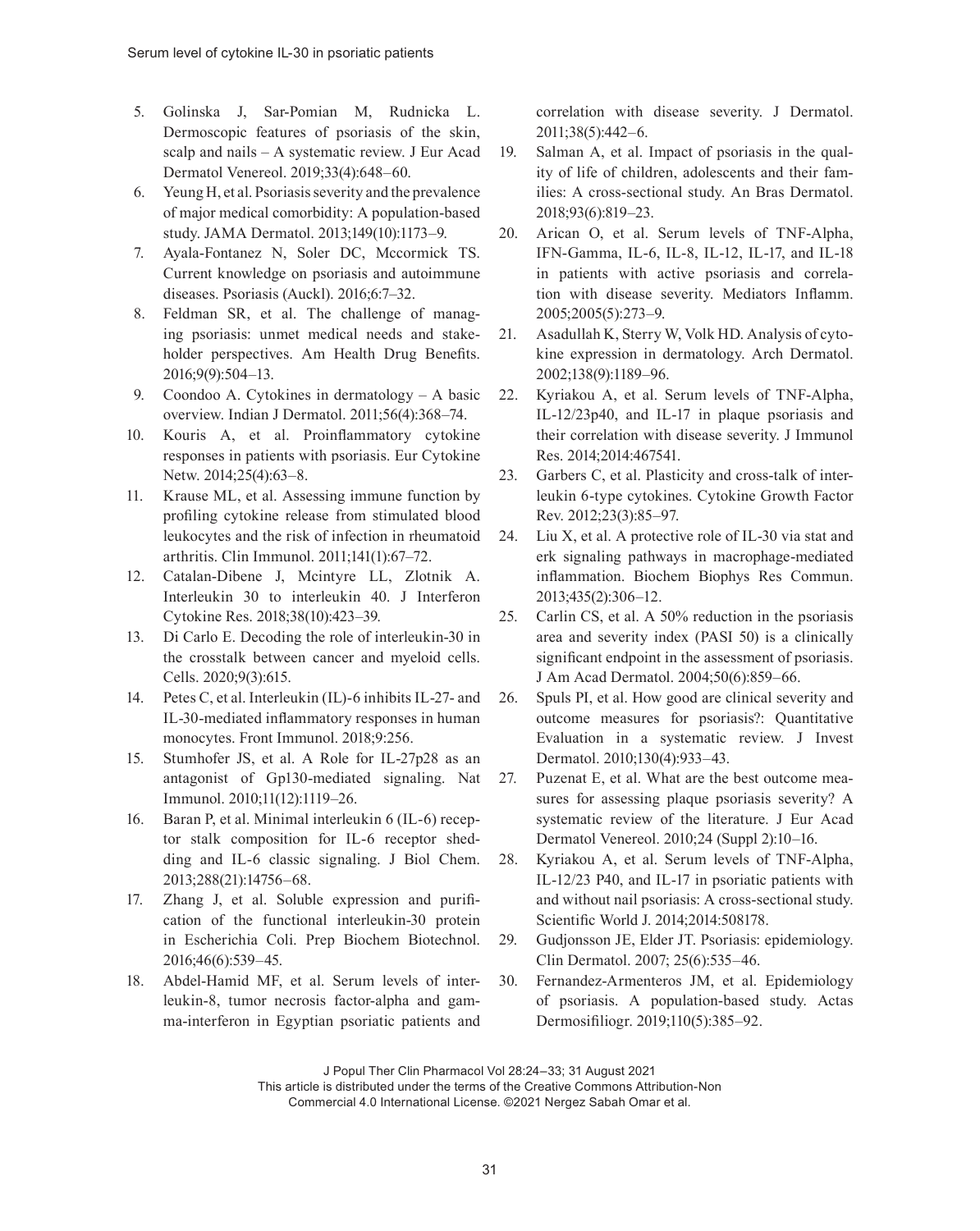- 31. Kyriakou A, Patsatsi A, Sotiriadis D. Detailed analysis of specific nail psoriasis features and their correlations with clinical parameters: A crosssectional study. Dermatology. 2011;223(3):222–9.
- 32. Gottlieb AB, Ryan C, Murase JE. Clinical considerations for the management of psoriasis in women. Int J Womens Dermatol. 2019;5(3):141–50.
- 33. Hagg D, et al. Severity of psoriasis differs between men and women: A study of the clinical outcome measure psoriasis area and severity index (PASI) in 5438 Swedish register patients. Am J Clin Dermatol. 2017;18(4):583–90.
- 34. Lopez-Estebaranz JL, Sanchez-Carazo JL, Sulleiro S. Effect of a family history of psoriasis and age on comorbidities and quality of life in patients with moderate to severe psoriasis: Results from the Arizona study. J Dermatol. 2016;43(4):395–401.
- 35. Baliwag J, Barnes DH, Johnston A. Cytokines in psoriasis. Cytokine. 2015;73(2):342–50.
- 36. Kim J, Krueger JG. The immunopathogenesis of psoriasis. Dermatol Clin. 2015;33(1):13–23.
- 37. Schon MP, Boehncke WH. Psoriasis. N Engl J Med. 2005;352(18):1899–912.